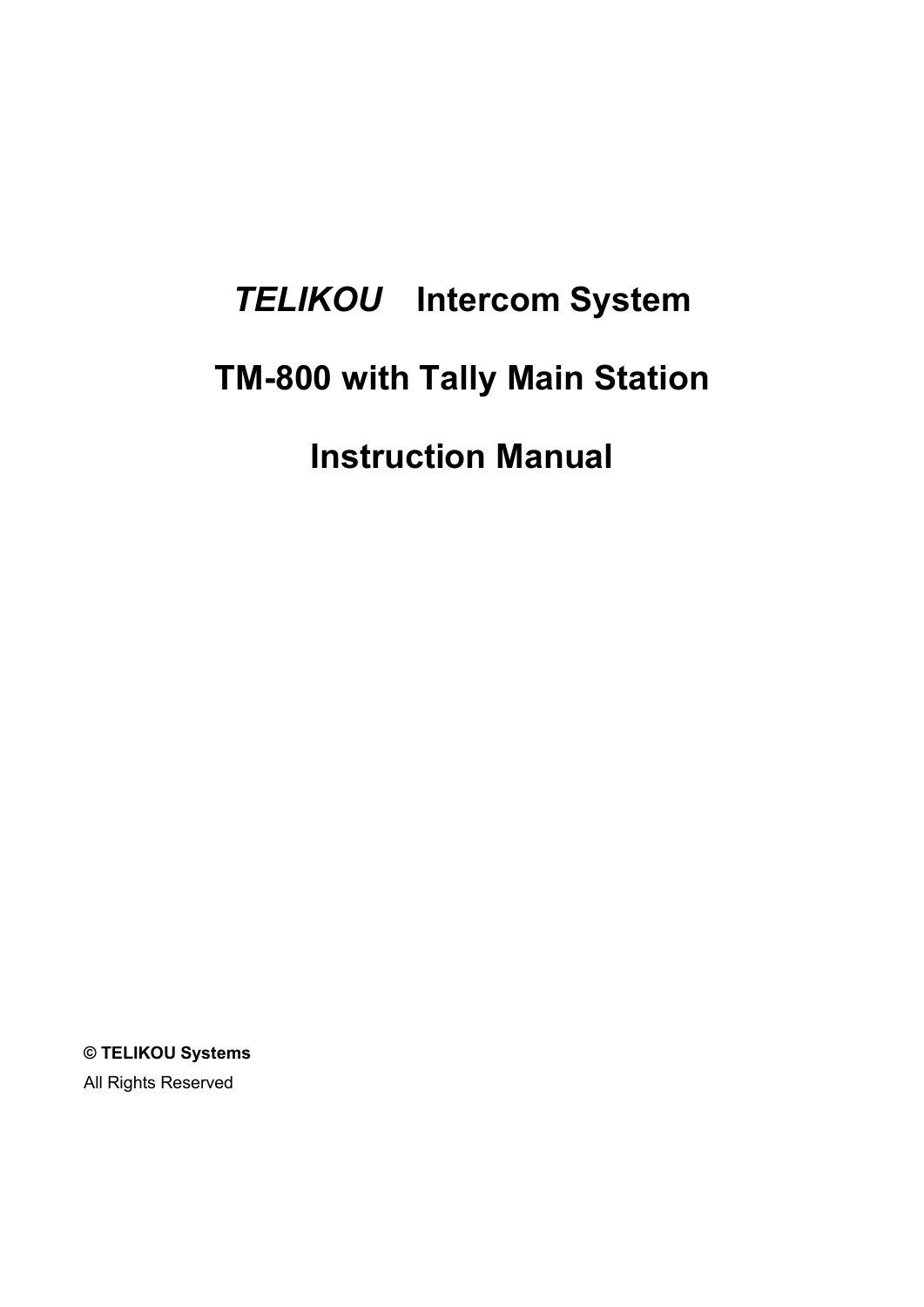# **I. Introduction**

Thank you for choosing TELIKOU intercom product. TM-800 with Tally main station is suitable for television station, communication center, UB truck, live performance and any other environment which requires communication. We recommend you read through this manual to better understand the functions of TM-800 with Tally.

This system adopts wired connection, and has following features, free of external emission interference, stable and reliable performance, flexible configuration, full-duplex communication, clear and loud communication sound, easy operation, and strong noise resistance.

# **II. Characteristics**

- Remote Microphone Kill Switch (RMK).
- IFB function.
- Announcement output
- Controllable background input
- Automatic circuit short protection and indication.
- Supports Tally Input
- Supports Dynamic and Electret Gooseneck Microphone

# **III. Basic operations**



# **Front Panel**

# **1. Panel Microphone Connector**

Ø6.35mm microphone jack can be used as unbalanced Dynamic or Electret microphone. Pin definition is as follow: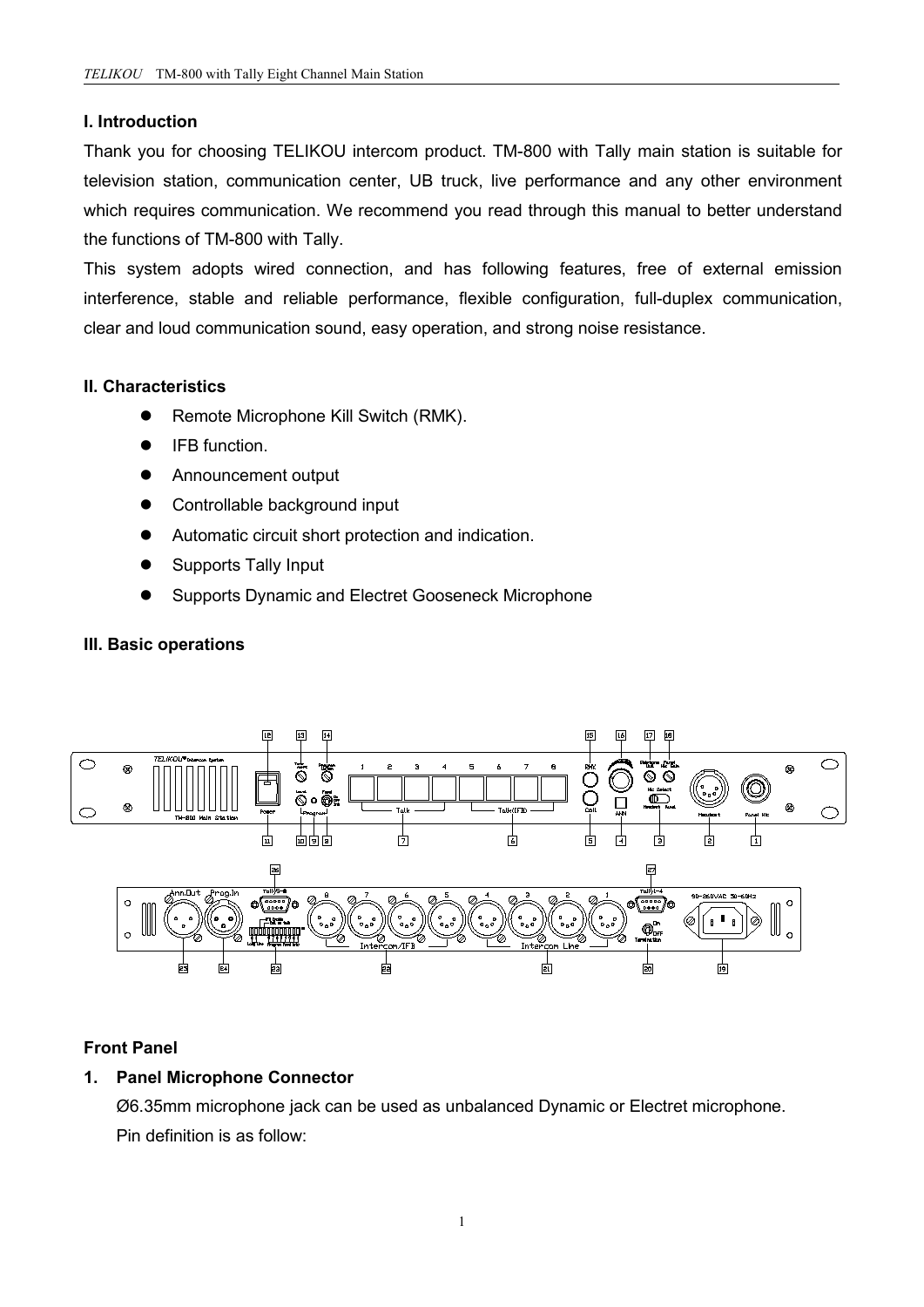

S --- Shield

- R --- Common
- T --- Microphone Hot

#### **2. Headset connector**

4-pin XLR Male or 5-pin XLR Female Earphone: Dynamic 8-300 ohm Microphone: Dynamic 200 ohm The wiring of headset is as follow: Pin 1 -- Microphone Common Pin 2 -- Microphone Hot Pin 3 -- Earphone - Pin 4 -- Earphone + Pin 5 -- Null

#### **3. Mic Select Switch**

Mic select switch is used to select panel microphone or headset microphone.

## **4. Announcement Button (ANN)**

When this button is pressed on, microphone signal is sent to ANN. Out connector at rear panel.

#### **5. Call Button**

Before use call function, please turn on the channel which want to talk. Turn up or down the call switch handle will sent a call signal to all the connected channels. The call LED above lights red. This switch is without self-locking function, release and reset.

# **6. TALK / IFB Button**

These buttons are involved with DIP-switch which is at rear panel.

A) When DIP10 is OFF

The function of channel 5-8 is same as channel 1-4. When any channel TALK button is pressed, the button lights green color.

B) When DIP10 is ON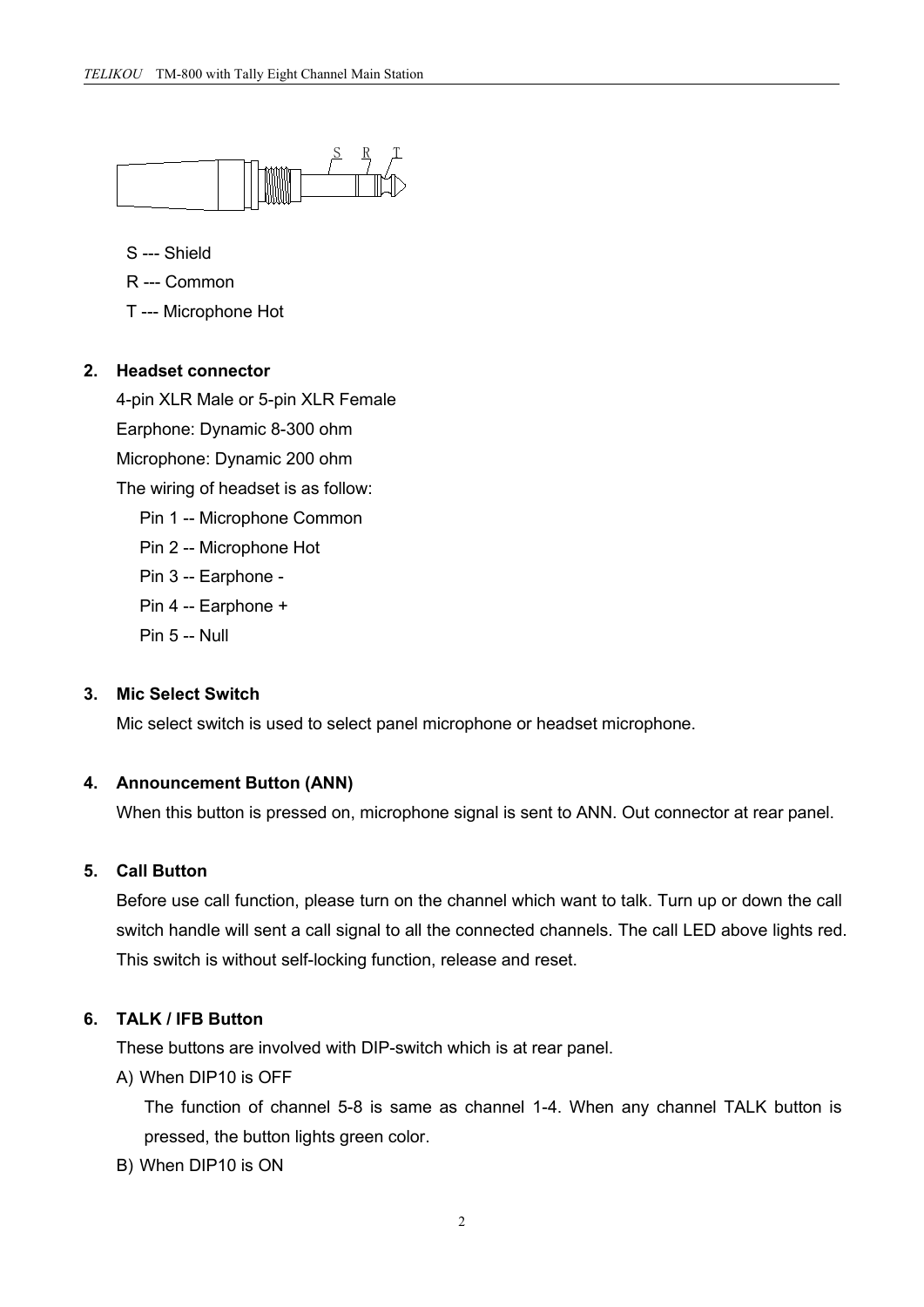IFB function is activated. Channels 5-8 become four IFB channels. Any channel TALK button of 5-8 is pressed ON, the channel 1-4 are turned off automatically, also background input. Only microphone signal is sent to the channel.

The working mode for TALK / IFB Button:

**PTT:** Hold the button, the channel is connected, release the button, the channel is cut off; **LATCH:** Quick single press the button in 200ms, the channel is latched on. Press button again,

the channel is cut off.

## **7. TALK Button**

Press channel TALK button, the microphone signal is sent to corresponding channel. The button lights GREEN.

The working mode for TALK Button:

**PTT:** Hold the button, the channel is connected, release the button, the channel is cut off;

**LATCH:** Quick single press the button in 200ms, the channel is latched on. Press button again, the channel is cut off.

## **8. Program Feed**

Turn the switch up or down will send the external input signal to intercom channel.

- ON: Activated channel always receives external program signal.
- OFF: External program signal can not be sent into system.

INT: Activated channel receives external program signal. Activated channel receives external program signal. It will be interrupted when microphone is turned on.

#### **9. Program Feed LED**

This LED lights when Program Feed function works.

#### **10. Program Level Control**

Adjust program audio level which goes into TM-800 with Tally, by clockwise or counterclockwise direction.

# **11. Power**

Power switch

#### **12. Power LED**

This green LED constantly lights on when power supply working properly. If TM-800 with Tally has any circuit short problem, it will keep on flashing until the problem has been solved.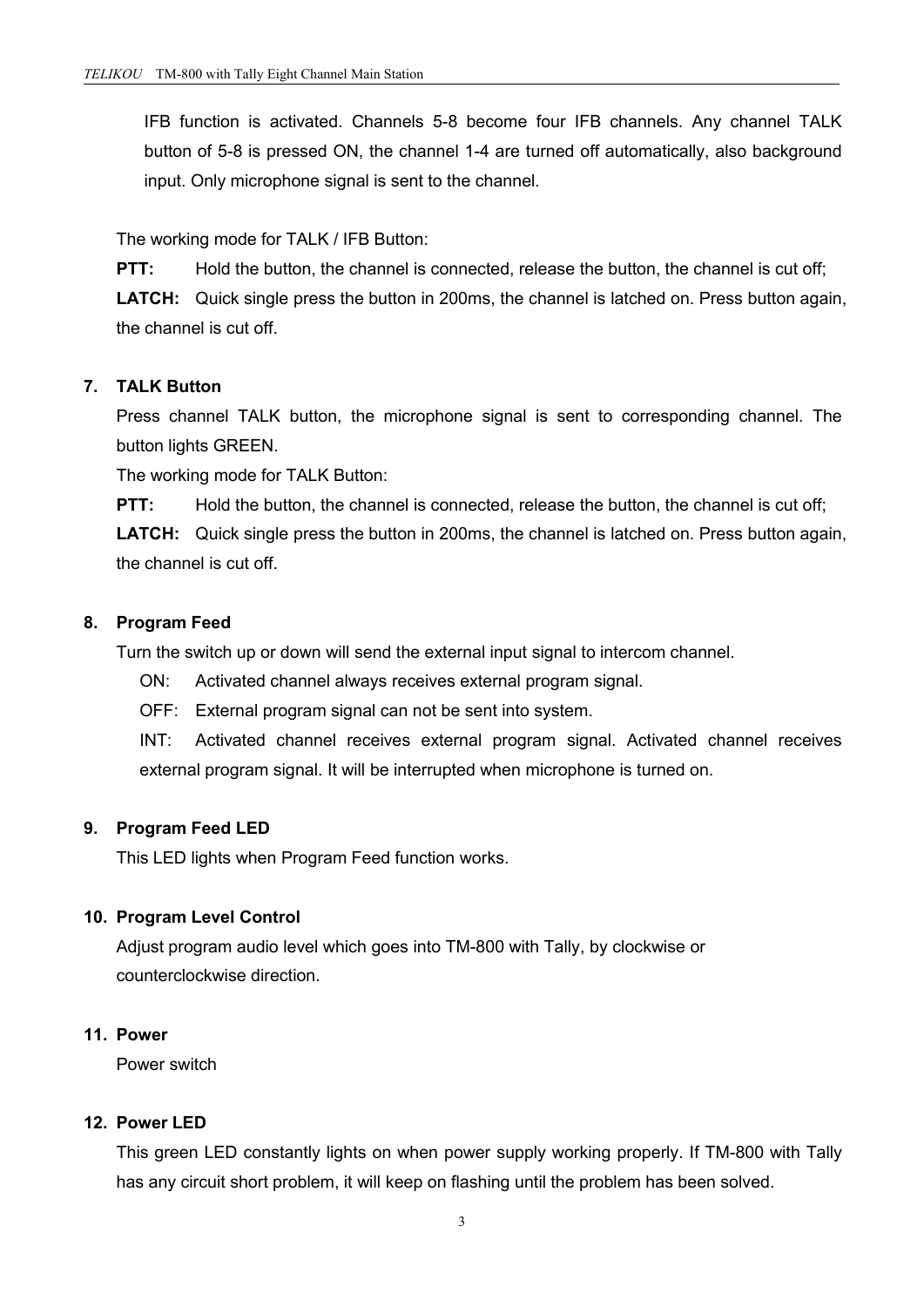#### **13. Tone Alert Level Control**

When TM-800 with Tally receives external call signal, the internal buzzer will sent a hum to panel speaker and earphone. This knob adjusts the hum level.

## **14. Program Listen Level Control**

This knob is used to adjust the volume level of background program level which heard from earphone and speaker.

#### **15. Remote Mic Kill Switch**

Microphone on belt pack may forget to be turned off by operators. Noise will disturb the whole intercom system.

The Remote Microphone Kill (RMK) switch will turn off the microphone of every beltpack remotely. If the Talk Functions of a large number of beltpacks have inadvertently been left activated, incidental noise and talking can make it difficult or impossible to communicate on the intercom system. The Remote Microphone Kill switch can be pressed to quiet the line in this situation.

#### **16. Listen Level Control**

This control is to set the listening level of audio signal in headset or panel speaker. Turn the control on counterclockwise completely will silence the channel.

#### **17. Sidetone zero-adjusting**

The TM-800 with Tally uses full-duplex audio in which the talk and listen audio are sent and received on the same line. Thus, when you talk on a channel, you will also here your own voice back in the speaker or earphone. This is called sidetone. Sidetone could cause unwanted feedback, since the microphone may pick up your returned voice audio and re-amplify it. In either of these cases, you should minimize the amount of sidetone.

Typically, different sidetone null settings are needed depending upon whether you are using the gooseneck panel microphone along with the speaker or not. Use one the following procedures to correctly set the sidetone level controls.

#### *A) Sidetone Adjustment Procedure for Gooseneck Microphone with Speaker turned on:*

1 Turn on the Mic switch. Set Mic select switch to panel.

2 Turn the level control to a comfortable level.

3 Speak into the microphone while turning the sidetone null control slowly back and forth. There should be a point where your voice (and any accompanying acoustic feedback) is the lowest. This is the null point.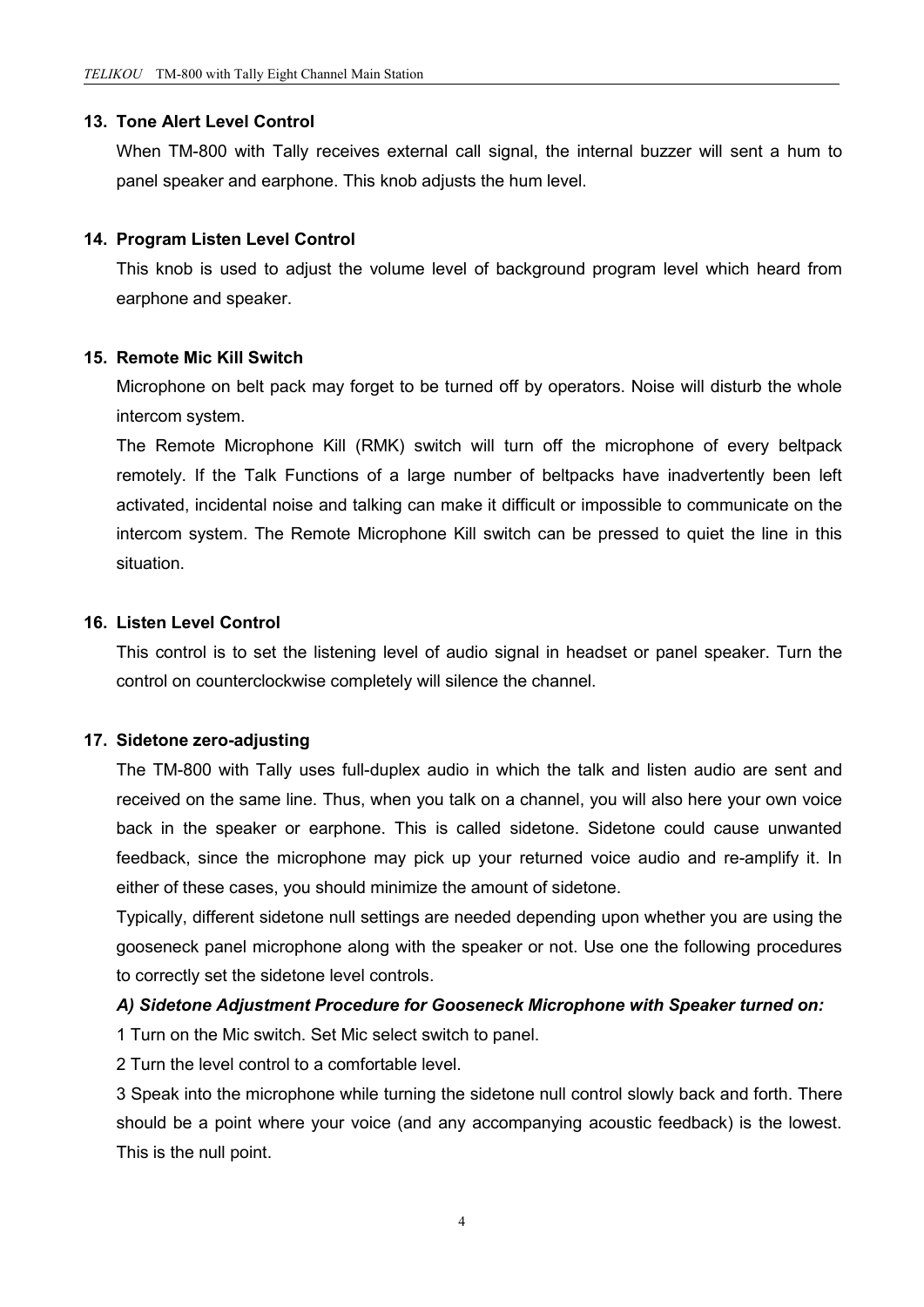## *B) Sidetone Adjustment Procedure for Headset:*

1 Turn on the Mic switch. Set Mic select switch to headset.

2 Turn the level control to a comfortable level by having someone talk to you from another station.

3 Speak into the microphone while turning the sidetone null control slowly back and forth. There should be a point where your voice (and any accompanying acoustic feedback) is the lowest. This is the null point.

## *C) System Sidetone Adjustment*

1 Turn off all the microphones on sub-stations and belt packs.

2 Followed by A) and B), adjust sidetone on TM-800 with Tally main station.

3 Turn on the microphone on sub-station and belt packs one by one, and then adjust the Sidetone to satisfied level.

The different cable length effects the result.

Please reference the following table, to have proper DIP 11 and DIP 12 setting.

| Length<br>Jable '  | $100m$     | 100-200m | 200-400m | >400m |
|--------------------|------------|----------|----------|-------|
| <b>DP11</b>        | <b>OFF</b> | ΟN       | ∩⊏⊏      | ON    |
| <b>DP12</b><br>. . | OFF        | OFF      | ΟN       | ON    |

#### **18. Panel Mic Gain**

It is used to adjust panel microphone gain to achieve proper microphone output level. It does not affect headset microphone's sensitivity.

The gain has pre-set as electrets microphone as default. If panel microphone is changed, please re-adjust panel Mic. gain.

#### **19. AC Power Connection and Power Switch**

Input 90V-260V, 50-60Hz AC, and the power consumption isless than 45VA.

#### **20. Termination switch**

When this switch is turned to ON position, one 300ohm termination resistor will be connected to intercom line. If the intercom system is not terminated, the level of intercom line will be too high, and the system stability will be influenced. However, only one termination point is allowed within same intercom line. If multiple termination points are used incorrectly, the driving load will be aggravated, and the level of intercom line will be too low.

This switch isset to ON position by factory default. Before using, you should set it to ON or OFF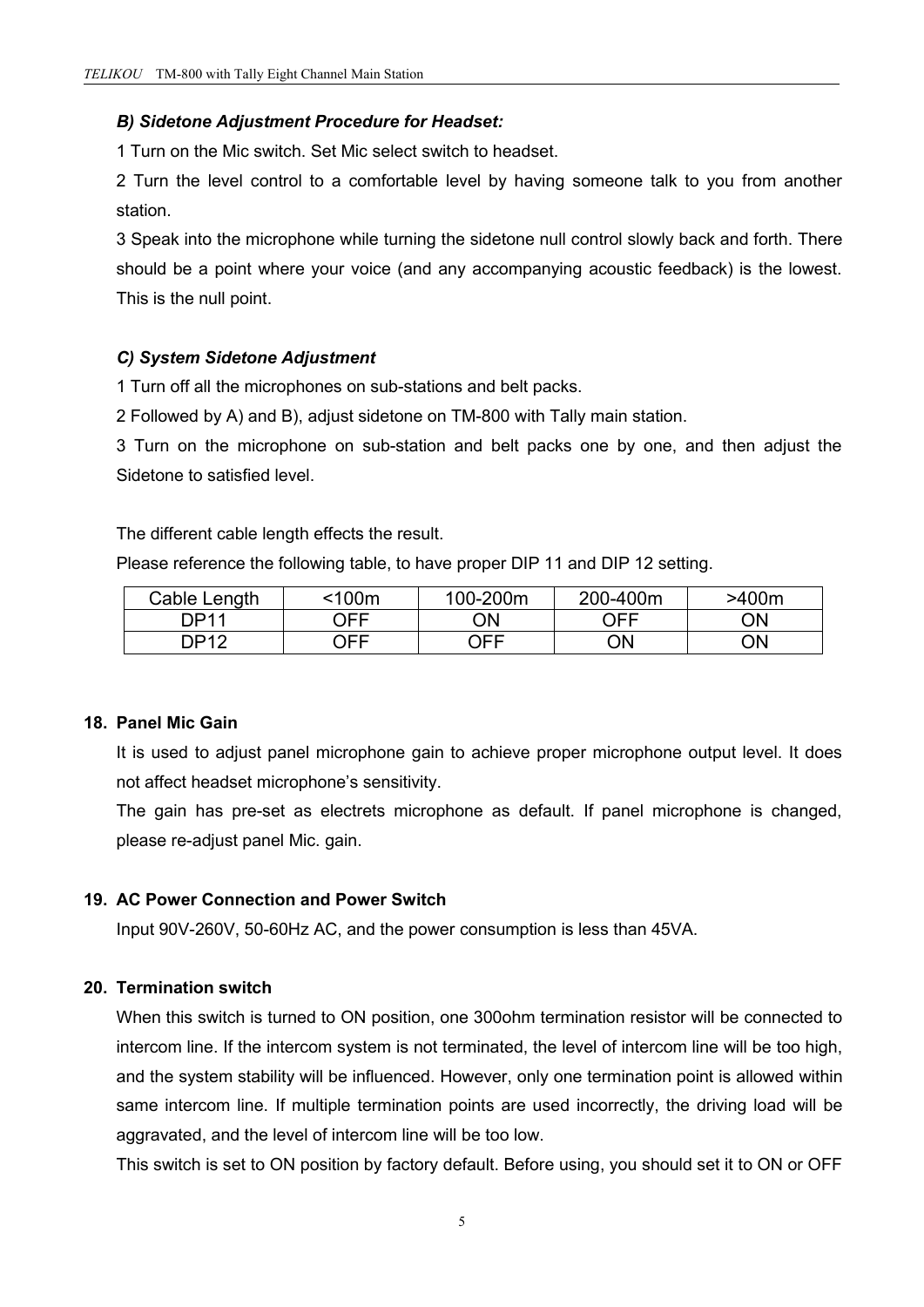position according to the actual connection of intercom line.

#### **21. Channel 1-4 Intercom Line connector**

Four 5-pin XLR male sockets corresponding to 1-4 channels; The pin-out of the intercom connectors is as follows:

> Pin 1 --- Common (Shield) Pin 2 --- Power (+24 VDC) Pin 3 --- Audio Pin 4 --- Green Tally Signal Pin 5 --- Red Tally Signal

#### **22. Channel 5-8 Intercom Line connector and IFB Output**

5-pin XLR male socket, The pin-out of the intercom connectors is as follows:

Pin 1 --- Common (Shield) Pin 2 --- Power (+24 VDC) Pin 3 --- Audio Pin 4 --- Green Tally Signal Pin 5 --- Red Tally Signal

#### **23. Function DIP Setting**

12 digits dipper has following settings:

DIP1 - DIP8 (Program Feed into):

- On: Enable background program signal sent to Intercom channel
- Off: Disable background program signal sent to Intercom channel

DIP9 (Call on Talk)

- On: Enable auto call function. When Talk switch is turned on, it automatic sent a call signal to Intercom channel
- Off: Disable auto call function.

DIP10 (IFB Enable):

On: Enable IFB function. Channel 5-8 become IFB channel. If talk button of any IFB channel is turned on, channel 1-4 will be turned off automatic. Microphone signal is only sent to the IFB channel which is turned on.

Off: Disable IFB function.

DIP11 (Long line1)

- On: Sidetone compensate for long distance intercom line cable
- Off: disable compensate (default)

DIP12(Long line2)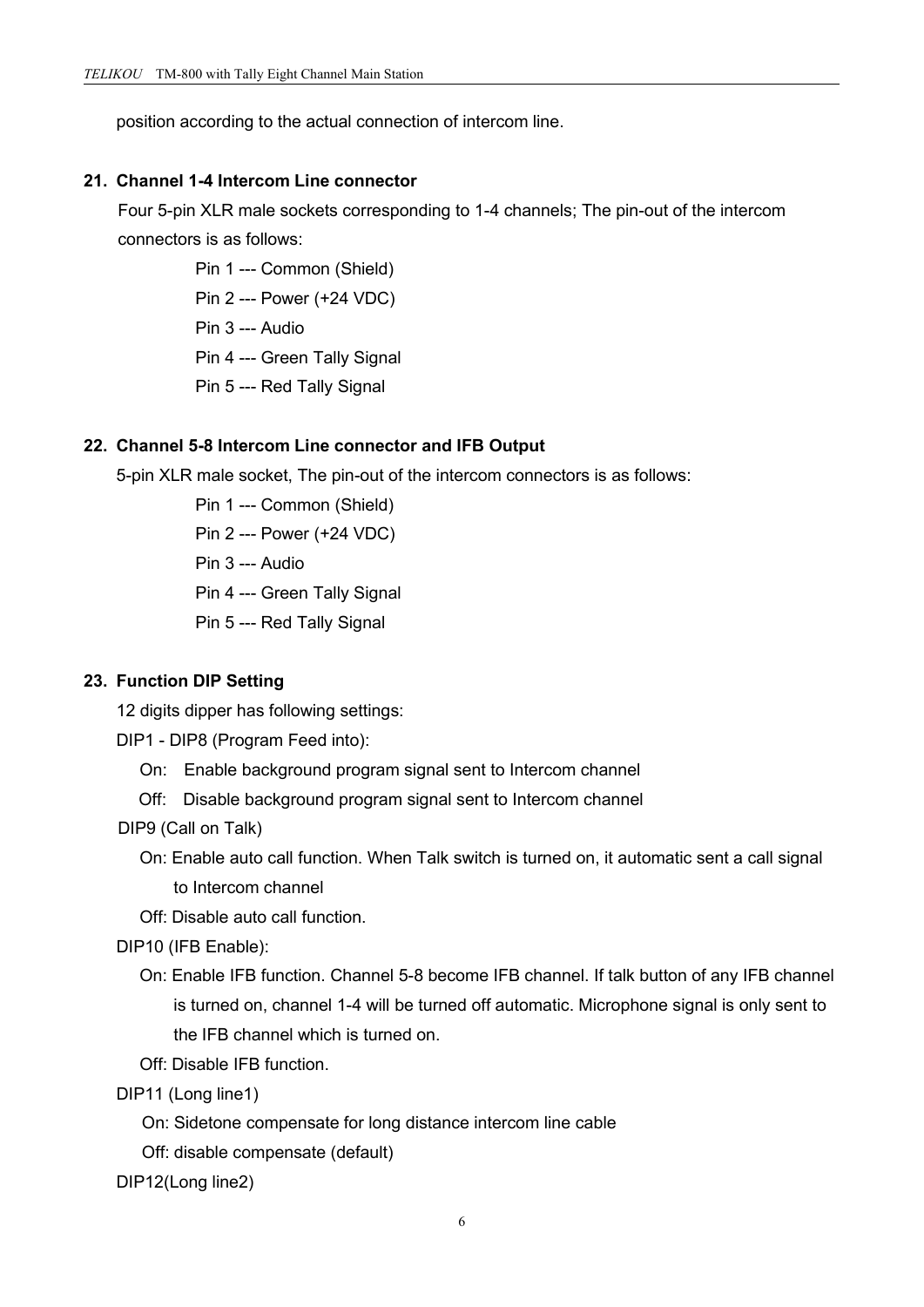On: Sidetone compensate for long distance intercom line cable

Off: disable compensate (default)

| Cable Length       | <100m | 100-200m | 200-400m | >400m |
|--------------------|-------|----------|----------|-------|
| DP11               | OFF   | ΟN       | OFF      | ON    |
| <b>DP12</b><br>. . | OFF   | OFF      | ΟN       | ΟN    |

## **24. Program Input**

This connector is 3-pin XLR Female. Differential input: 1Vp-p.

The pinout is as follows:

Pin 1 --- Common (Shield) Pin 2 --- + Audio Pin 3 --- - Audio

## **25. Announce Out**

This connector is 3-pin XLR male. Differential output: 1Vp-p.

The pinout is as follows:

Pin 1 --- Common (Shield) Pin 2 --- +Audio Pin 3 --- -Audio

#### **26. Tally In 5-8**

There are two DB9 connectors at rear panel to receive tally signal.

This DB9 connector is beside Channel 8 XLR connector.

It receives Green and Red Tally signal for Channel 5 to 8.

DB9 connector pin definition:

Pin 1 --- Green tally signal to channel 5

Pin 2 --- Red tally signal to channel 5

Pin 3 --- Green tally signal to channel 6

Pin 4 --- Red tally signal to channel 6

Pin 5 --- Green tally signal to channel 7

Pin 6 --- Red tally signal to channel 7

Pin 7 --- Green tally signal to channel 8

Pin 8 --- Red tally signal to channel 8

Pin 9 --- Common

#### **27. Tally In 1-4**

There are two DB9 connectors at rear panel to receive tally signal.

This DB9 connector is beside Channel 1 XLR connector.

It receives Green and Red Tally signal for Channel 1 to 4.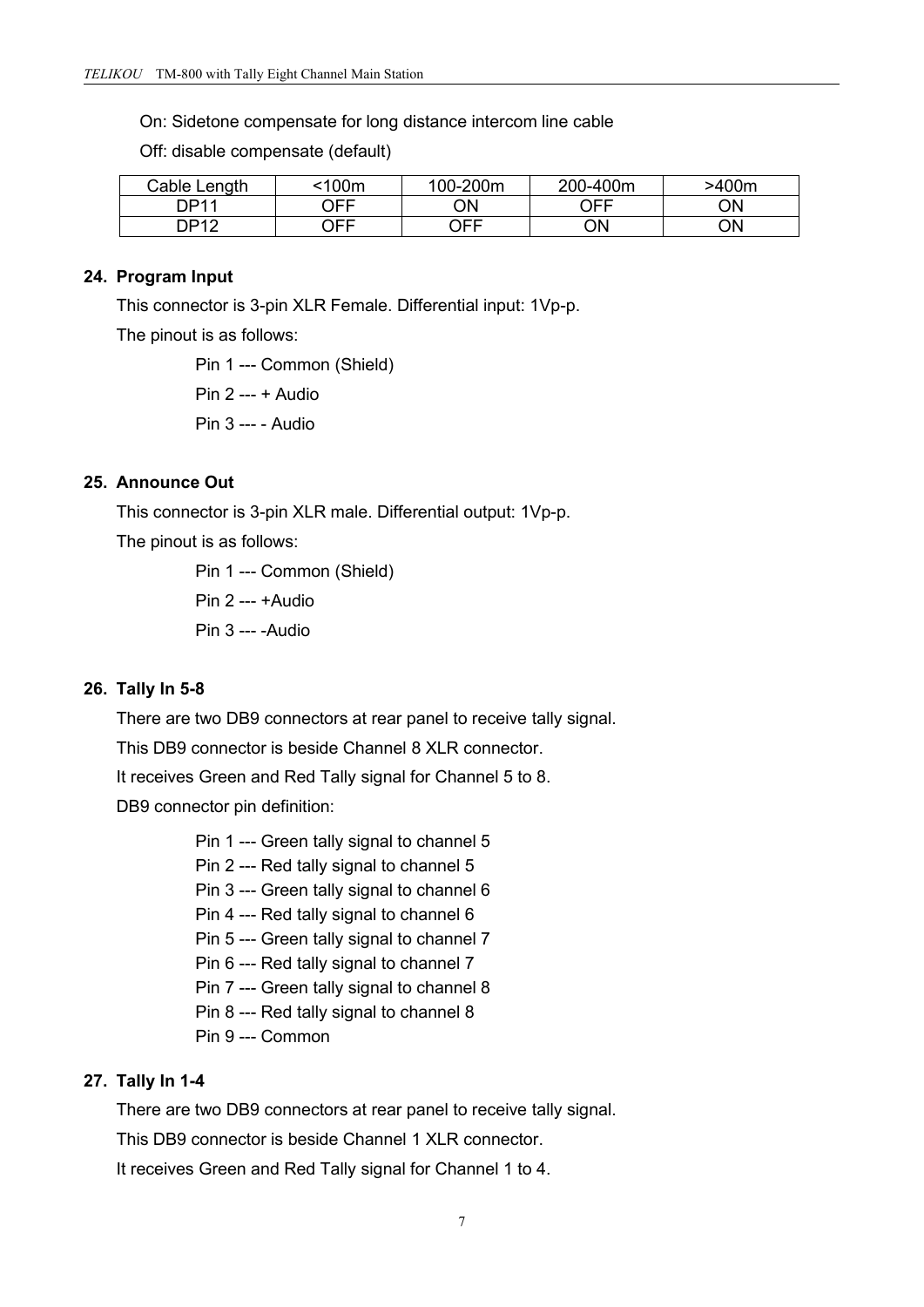## DB9 connector pin definition:

- Pin 1 --- Green tally signal to channel 1
- Pin 2 --- Red tally signal to channel 1
- Pin 3 --- Green tally signal to channel 2
- Pin 4 --- Red tally signal to channel 2
- Pin 5 --- Green tally signal to channel 3
- Pin 6 --- Red tally signal to channel 3
- Pin 7 --- Green tally signal to channel 4
- Pin 8 --- Red tally signal to channel 4
- Pin 9 --- Common

## **IV. Installation and cable**

#### **1. Installation**

TM-800 with Tally main workstation adopts 19-inches 1U cabinet, and this workstation can be mounted on rack.

#### **2. Intercom cable**

## **A). Rules for cable selection**

TELIKOU intercom 2-Wire systems adopts 2-core shielded audio cable, one core is used for transmitting audio signal, another core is used for transmitting DC power or control signal, and the shielded layer is used as common line for audio and power supply. To decrease resistance of common line and crosstalk interference, the cable with larger cross section area should be used. The cross section area of single line should be at least 0.75mm<sup>2</sup>. When the cable is longer, the cross section area of cable should be larger. If the cable has more than 2 cores, it is recommended to use the additional core as common line.

#### **B). Cable connection**

The TM-800 with Tally main station requires 5-pin XLR cable. If longer cable is required, you can connect several cables together with head-end method.

The wiring of connector is as follows:

- Pin 1 --- Common
- Pin 2 --- Power DC
- Pin 3 --- Audio Signal
- Pin4 --- Tally Green Light Driving Signal
- Pin5 --- Tally Red Light Driving Signal

**Notice:** the pin-1 GND connection for each XLR connector must be insulated from cabinet, and cannot be connected to shell of XLR connector.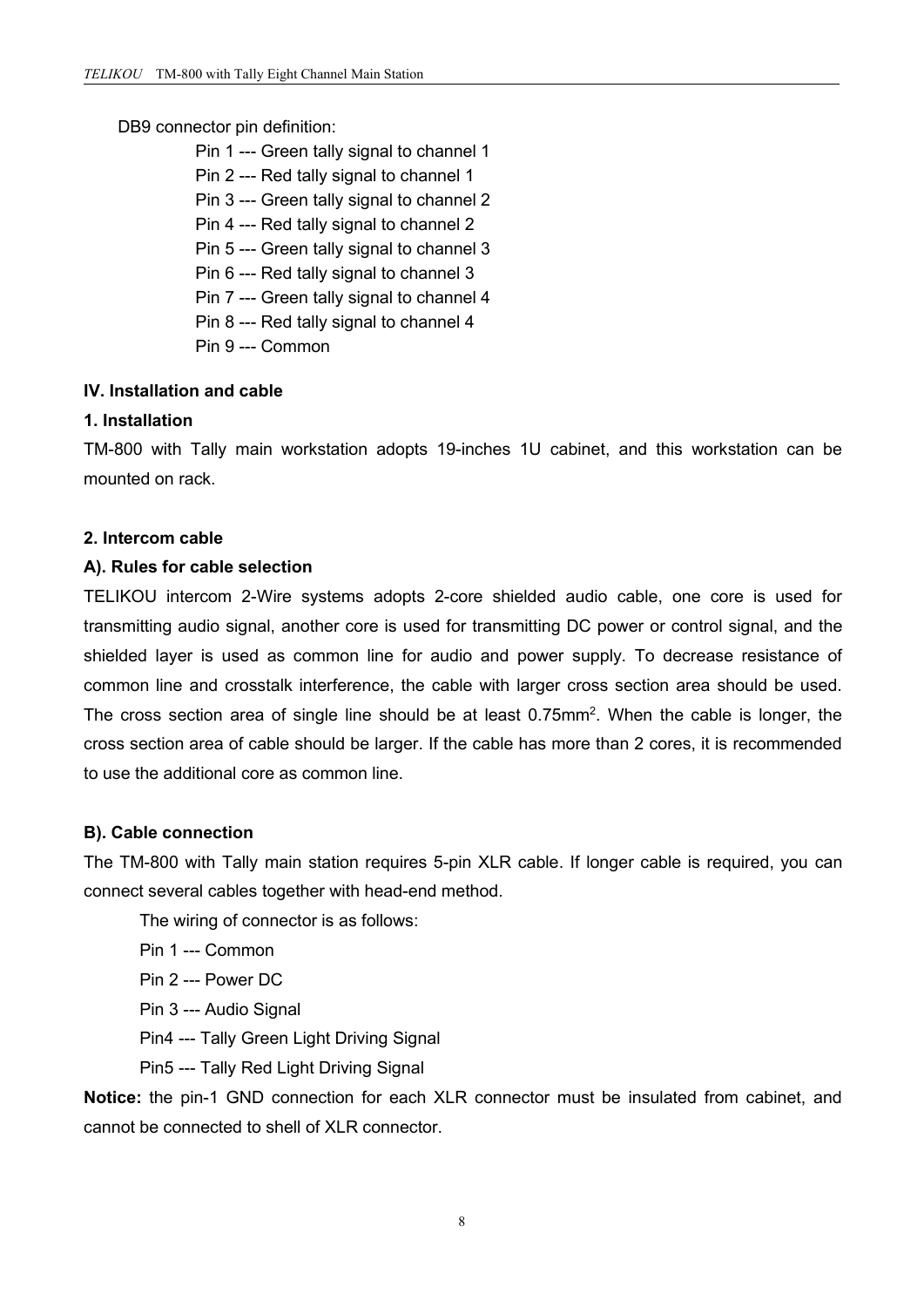# **V Troubleshooting**

# **Problem: Power LED wink**

Cause 1: Direct short on the intercom channel

Solution 1: Remove all the intercom cables from TM-800 with Tally. Check each channel one by one, until find the short channel.

Cause 2: Overload

Solution 2: Decrease the amount of remote stations.

# **Problem: System feedback (Acoustical)**

Cause 1: Listen level control at this station or a remote station is set too high Solution 1: Reduce the volume.

Cause 2: Sidetone null control at this station or a remote station is not adjusted correctly Solution 2: Adjust sidetone again.

Cause 3: Channel un-terminated. Solution 3: Set the TM-800 with Tally termination switch to the ON position.

Cause 3: A headset cord is too long or jointing quality.

Solution 3: Check headset cord

## **Problem: Excessive crosstalk**

Cause 1: High DC resistance in ground return. Solution 1: Use heavier cable; add additional conductor(s) to ground return.

Cause 2: Headset cables are not wired properly or shielded properly. Solution 2: Correct wiring. Use headsets with properly shielded wiring.

# **Problem: Hum or buzz in system**

Cause 1: Inductive pickup caused by close proximity of this main station or connected remote stations to power lines or transformers.

Solution 1: Relocate the offending unit.

Cause 2: Intercom line cable is not wired properly; the shield of microphone cable is not connected to Pin-1 of XLR

Solution 2: Check intercom line cable. Make sure all the cables' Pin-1 of XLR connects correct.